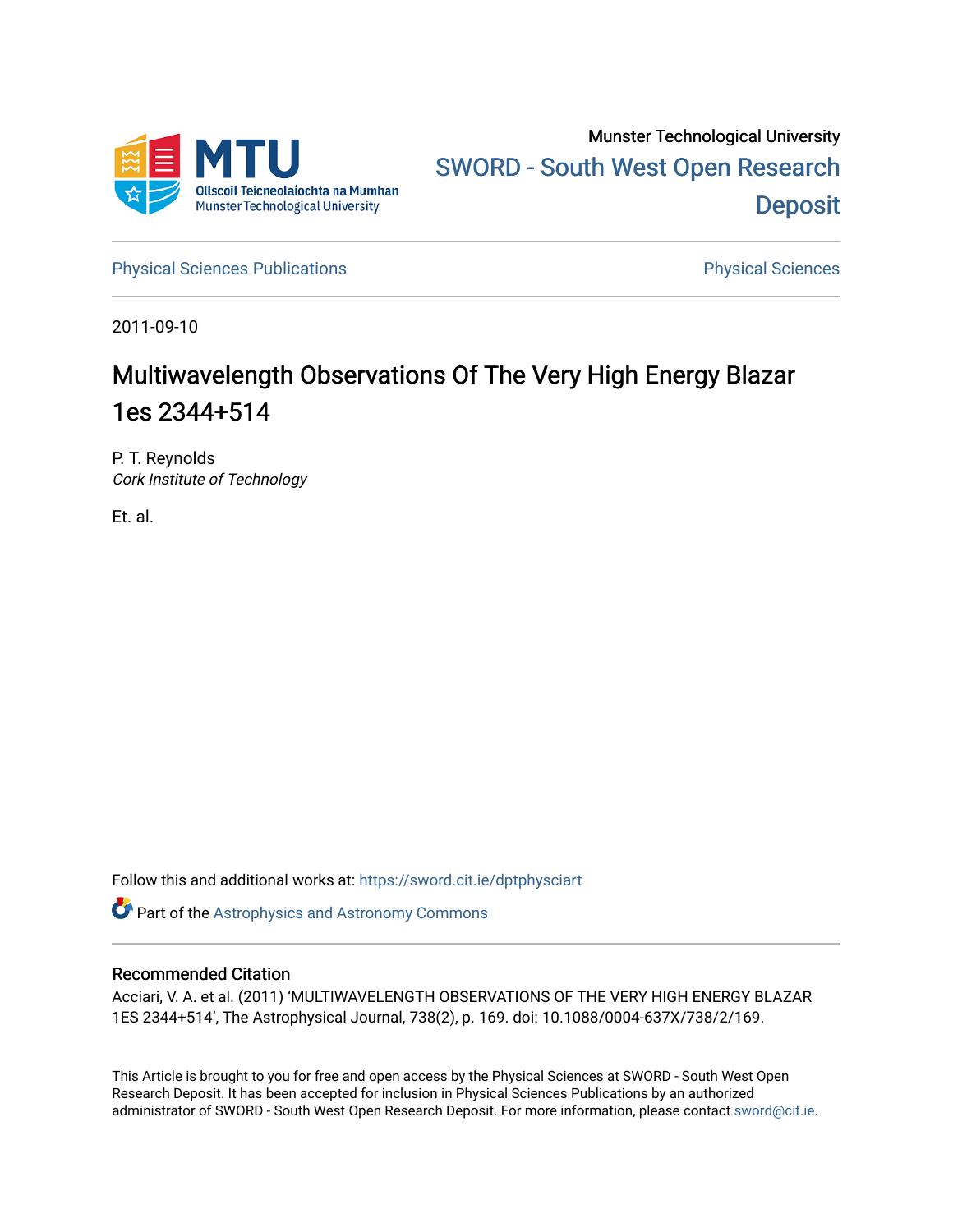### MULTIWAVELENGTH OBSERVATIONS OF THE VERY HIGH ENERGY BLAZAR 1ES 2344+514

V. A. Acciari<sup>1</sup>, E. Aliu<sup>2</sup>, T. Arlen<sup>3</sup>, T. Aune<sup>4</sup>, M. Beilicke<sup>5</sup>, W. Benbow<sup>1</sup>, D. Boltuch<sup>2</sup>, V. Bugaev<sup>5</sup>, A. Cannon<sup>6</sup>, L. CIUPIK<sup>7</sup>, P. COGAN<sup>8</sup>, P. COLIN<sup>9</sup>, R. DICKHERBER<sup>5</sup>, A. FALCONE<sup>10</sup>, S. J. FEGAN<sup>3</sup>, J. P. FINLEY<sup>11</sup>, P. FORTIN<sup>12</sup>, L. F. FORTSON<sup>7</sup>, A. Furniss<sup>4</sup>, D. Gall<sup>11</sup>, G. H. Gillanders<sup>13</sup>, J. Grube<sup>6,7</sup>, R. Guenette<sup>8</sup>, G. Gyuk<sup>7</sup>, D. Hanna<sup>8</sup>, J. Holder<sup>2</sup>, D. Horan<sup>14</sup>, C. M. Hui<sup>9</sup>, T. B. Humensky<sup>15</sup>, A. Imran<sup>16</sup>, P. Kaaret<sup>17</sup>, N. Karlsson<sup>7</sup>, M. Kertzman<sup>18</sup>, D. Kieda<sup>9</sup>, J. Kildea<sup>1</sup>, A. KONOPELKO<sup>19</sup>, H. KRAWCZYNSKI<sup>5</sup>, F. KRENNRICH<sup>16</sup>, M. J. LANG<sup>13</sup>, S. LEBOHEC<sup>9</sup>, G. MAIER<sup>8</sup>, P. MORIARTY<sup>20</sup>, R. MUKHERJEE<sup>12</sup>, R. A. Ong<sup>3</sup>, A. N. Otte<sup>4</sup>, D. Pandel<sup>17</sup>, J. S. Perkins<sup>1</sup>, A. Pichel<sup>21</sup>, M. Pohl<sup>16</sup>, J. Quinn<sup>6</sup>, K. Ragan<sup>8</sup>, P. T. REYNOLDS<sup>22</sup>, H. J. ROSE<sup>23</sup>, M. SCHROEDTER<sup>16</sup>, G. H. SEMBROSKI<sup>11</sup>, A. W. SMITH<sup>24</sup>, D. STEELE<sup>7</sup>, S. P. SWORDY<sup>15</sup>, M. THEILING<sup>1</sup>, J. A. TONER<sup>13</sup>, A. VARLOTTA<sup>11</sup>, V. V. VASSILIEV<sup>3</sup>, S. VINCENT<sup>9</sup>, R. WAGNER<sup>24</sup>, S. P. WAKELY<sup>15</sup>, J. E. WARD<sup>6</sup>, T. C. WEEKES<sup>1</sup>, A. WEINSTEIN<sup>3</sup>, T. WEISGARBER<sup>15</sup>, D. A. WILLIAMS<sup>4</sup>, S. WISSEL<sup>15</sup>, M. WOOD<sup>3</sup>, AND B. ZITZER<sup>11</sup> <sup>1</sup> Fred Lawrence Whipple Observatory, Harvard-Smithsonian Center for Astrophysics, Amado, AZ 85645, USA<br><sup>2</sup> Department of Physics and Astronomy and the Bartol Research Institute, University of Delaware, Newark, DE 19716, <sup>7</sup> Astronomy Department, Adler Planetarium and Astronomy Museum, Chicago, IL 60605, USA; [jgrube@adlerplanetarium.org](mailto:jgrube@adlerplanetarium.org)  $8$  Physics Department, McGill University, Montreal, QC H3A 2T8, Canada<br><sup>9</sup> Physics Department, Univers <sup>10</sup> Department of Astronomy and Astrophysics, 525 Davey Lab, Pennsylvania State University, University Park, PA 16802, USA<br><sup>11</sup> Department of Physics, Purdue University, West Lafayette, IN 47907, USA<br><sup>12</sup> Department of P <sup>19</sup> Department of Physics, Pittsburg State University, 1701 South Broadway, Pittsburg, KS 66762, USA<br><sup>20</sup> Department of Life and Physical Sciences, Galway-Mayo Institute of Technology, Dublin Road, Galway, Ireland<br><sup>21</sup> I

*Received 2009 May 11; accepted 2011 June 22; published 2011 August 23*

#### ABSTRACT

Multiwavelength observations of the high-frequency-peaked blazar 1ES 2344+514 were performed from 2007 October to 2008 January. The campaign represents the first contemporaneous data on the object at very high energy (VHE, *E >*100 GeV) *γ* -ray, X-ray, and UV energies. Observations with VERITAS in VHE *γ* -rays yield a strong detection of 20*σ* with 633 excess events in a total exposure of 18.1 hr live time. A strong VHE *γ* -ray flare on 2007 December 7 is measured at  $F(>300 \text{ GeV}) = (6.76 \pm 0.62) \times 10^{-11}$  photons cm<sup>-2</sup> s<sup>-1</sup>, corresponding to 48% of the Crab Nebula flux. Excluding this flaring episode, nightly variability at lower fluxes is observed with a time-averaged mean of  $F(>300 \text{ GeV}) = (1.06 \pm 0.09) \times 10^{-11}$  photons cm<sup>-2</sup> s<sup>-1</sup> (7.6% of the Crab Nebula flux). The differential photon spectrum between 390 GeV and 8.3 TeV for the time-averaged observations excluding 2007 December 7 is well described by a power law with a photon index of  $\Gamma = 2.78 \pm 0.09_{stat} \pm 0.15_{syst}$ . On the flaring night of 2007 December 7 the measured VHE *γ*-ray photon index was  $\Gamma = 2.43 \pm 0.22$ <sub>stat</sub>  $\pm 0.15$ <sub>syst</sub>. Over the full period of VERITAS observations contemporaneous X-ray and UV data were taken with *Swift* and *RXTE*. The measured 2–10 keV flux ranged by a factor of ∼7 during the campaign. On 2007 December 8 the highest ever observed X-ray flux from 1ES 2344+514 was measured by *Swift* X-ray Telescope at a flux of  $F(2-10 \text{ keV}) = (6.28 \pm 0.31) \times 10^{-11} \text{ erg cm}^{-2} \text{ s}^{-1}$ . Evidence for a correlation between the X-ray flux and VHE  $\gamma$ -ray flux on nightly timescales is indicated with a Pearson correlation coefficient of  $r = 0.60 \pm 0.11$ . Contemporaneous spectral energy distributions (SEDs) of 1ES 2344+514 are presented for two distinct flux states. A one-zone synchrotron self-Compton (SSC) model describes both SEDs using parameters consistent with previous SSC modeling of 1ES 2344+514 from non-contemporaneous observations.

*Key words:* BL Lacertae objects: individual (IES 2344+514)

#### 1. INTRODUCTION

The majority of blazars detected at very high energy (VHE,  $E > 100$  GeV)  $\gamma$ -rays are high-frequency-peaked BL Lac objects (HBLs), with currently ∼30 HBLs from a total of  $\sim$ 40 VHE blazars.<sup>25</sup> The short timescale variability seen in the broadband spectral energy distributions (SEDs) of blazars

<sup>&</sup>lt;sup>25</sup> The TeVCat catalog of VHE  $\gamma$ -rays sources is available online at: [http://tevcat.uchicago.edu.](http://tevcat.uchicago.edu)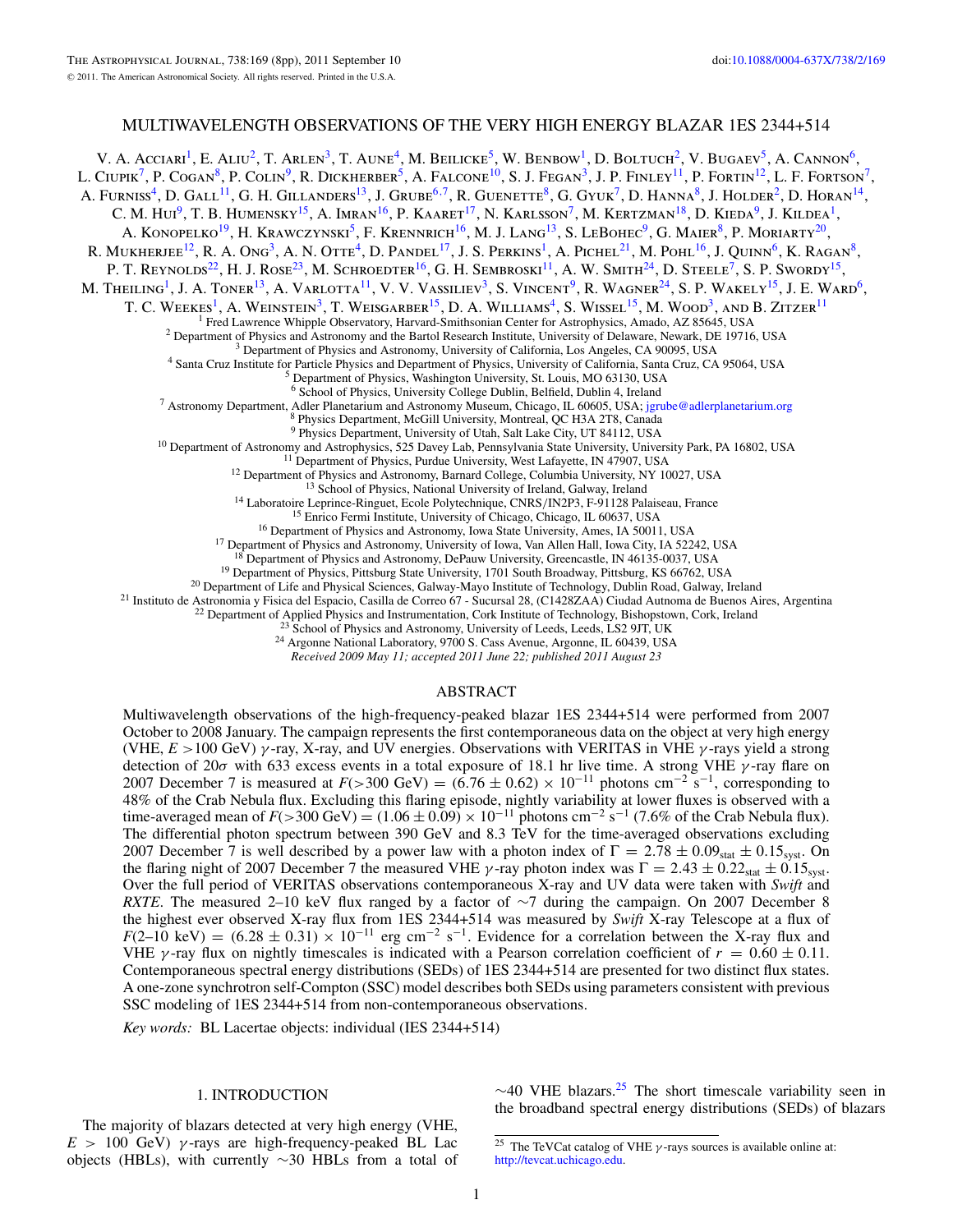is explained by highly relativistic plasma jets oriented close to the line of sight (Blandford & Königl  $1979$ ). HBLs are blazars exhibiting synchrotron radiation peaking typically at UV to X-ray energies and a second SED component peaking at GeV to TeV energies. Leptonic models (Coppi [1992;](#page-8-0) Böttcher & Chang [2002;](#page-8-0) Krawczynski et al. [2004\)](#page-8-0) describe the highenergy (HE) peak as inverse Compton upscattering of lowenergy photons by electrons, while hadronic models attribute the emission to proton-induced cascades, synchrotron radiation by protons, pion production in dense clumps of jet plasma, or curvature radiation (Mannheim [1993;](#page-8-0) Aharonian [2000;](#page-8-0) Mücke & Protheroe  $2001$ ). Detailed multiwavelength studies from optical to *γ* -ray energies of the temporal and spectral variability of HBLs promise to constrain the physical parameters of the underlying particle distributions, particularly the Doppler factor and magnetic field strength (Tavecchio et al. [1998\)](#page-8-0).

The HBL 1ES 2344+514 was first detected in the Einstein Slew Survey at X-ray energies (0.2–4 keV) and has a redshift of *z* = 0.044 (Elvis et al. [1992;](#page-8-0) Perlman et al. [1996\)](#page-8-0). VHE *γ* -ray emission from 1ES 2344+514 was discovered by the Whipple 10 m telescope in energies *>*350 GeV at a 6.0*σ* detection level during a 1 day flare on 1995 December 20 (Catanese et al. [1998\)](#page-8-0). X-ray observations of 1ES 2344+514 with *BeppoSAX* revealed variability in the 2–10 keV flux by a factor of  $\sim$ 2 during a 7 day period in 1996 December (Giommi et al. [2000\)](#page-8-0). 1ES 2344+514 was later observed by *Swift* in 2005 during April, May, and December at a lower flux than in 1996 December (Tramacere et al. [2007\)](#page-8-0). The X-ray spectrum is reasonably well described by an absorbed power law, with photon indices ranging from  $\Gamma \approx 1.8$  to 2.3. Marginal evidence for optical variability in 1ES 2344+514 is seen from the sparse data set of two observations in 1998 (Nilsson et al. [1999;](#page-8-0) Falomo & Kotilainen [1999\)](#page-8-0), six nights in 2000 (Xie et al. [2002\)](#page-8-0), and one observation on 2007 January 12 (Gupta et al. [2008\)](#page-8-0). In the radio band, Very Large Array observations reveal an unusual morphology at arcsec scales for a blazar of two compact high brightness emission regions connected via a diffuse halo, more reminiscent of a radio galaxy (Rector et al. [2003;](#page-8-0) Giroletti et al. [2004\)](#page-8-0). High-resolution Very Long Baseline Array observations show a well-collimated jet extending  $\sim$ 10 pc from the core, which then bends 25◦ and broadens into a cone of ∼35◦ opening angle. In HE  $(0.1 > E < 300 \text{ GeV})$  *γ*-rays, 1ES 2344+514 is associated with the source 1FGL J2347.1+5142 from the *Fermi* LAT First Source Catalog (Abdo et al. [2010\)](#page-8-0), detected at a significance of 10.6*σ* and showing a hard HE *γ* -ray spectrum of  $1.57 \pm 0.17$  with no indication of HE  $\gamma$ -ray flux variability during the period of 2008 August to 2009 July.

Evidence for long-term VHE *γ* -ray flux variability in 1ES 2344+514 is seen in observations between 1995 and 2005 by the Whipple 10 m telescope, HEGRA, and MAGIC. The Whipple 10 m *γ* -ray photon spectrum on the flaring night of 1995 December 20 is best fit by a power law over the energy range 0.8–9 TeV, with a photon index  $\Gamma = 2.54 \pm 1.5$  $0.17<sub>stat</sub> \pm 0.07<sub>syst</sub>$  (Schroedter et al. [2005\)](#page-8-0). The measured flux  $F(>1 \text{ TeV}) = (3.3 \pm 0.7) \times 10^{-11}$ ) photons cm<sup>-2</sup> s<sup>-1</sup> for the flare night is a factor of  $1.7 \pm 0.3$  higher than the Crab Nebula flux. Excluding 1995 December 20, the time-averaged Whipple 10 m data between 1995 and 1997 yielded a marginal 4*σ* detection at a significantly lower flux level, corresponding to ∼10% of the Crab Nebula flux (Catanese et al. [1998\)](#page-8-0). Further VHE *γ* -ray observations of 1ES 2344+514 with HEGRA in 1997, 1998, and 2002 resulted in a 4.4 $\sigma$  detection in a low flux level state of

 $(3.3 \pm 1.0)\%$  of the Crab Nebula flux (Aharonian et al. [2004\)](#page-8-0). Observations in 1995 with TACTIC above 1.5 TeV in 2004 and 2005 yielded a weakly constraining flux upper limit near the Whipple 10 m detection flux level (Godambe et al. [2007\)](#page-8-0). In 2005 August to 2006 January, the MAGIC telescope measured a time-averaged photon spectrum between 0.14 and 5.4 TeV at a low flux of 5% of the Crab Nebula flux characterized by a power law with  $\Gamma = 2.95 \pm 0.12_{stat} \pm 0.20_{syst}$  (Albert et al. [2007\)](#page-8-0). This article presents the first multiwavelength campaign on 1ES 2344+514, with contemporaneous UV, X-ray, and VHE *γ* -ray observations over a several month long period.

#### 2. VERITAS OBSERVATIONS

VERITAS is an array of four 12 m diameter imaging atmospheric Cherenkov telescopes located at the Fred Lawrence Whipple Observatory in Southern Arizona (Weekes et al. [2002\)](#page-8-0). Each VERITAS camera contains 499 pixels (0*.* ◦15 diameter) and has a field of view of 3°.5. VERITAS is sensitive over an energy range of ∼100 GeV to ∼30 TeV with an energy resolution of 15%–20% and an angular resolution (68% containment) of less than 0*.* ◦14 per event (Acciari et al. [2008\)](#page-8-0). VERITAS can detect VHE *γ* -ray fluxes of 5% and 1% of the Crab Nebula flux at the 5*σ* level in *<*2.5 and *<*50 hr, respectively.

The VERITAS observations of 1ES 2344+514 presented here were taken on 37 nights between 2007 October 4 and 2008 January 11. After applying quality-selection criteria, the total exposure is 18.1 hr live time. Data-quality selection requires clear atmospheric conditions, based on infrared sky temperature measurements, and normal hardware operation. During each night, the quality-selected data ranged from 0.3 to 2.7 hr live time. The zenith angle of observations ranges from 19◦ to 48◦, with a mean of 28◦. All data were taken during moon-less periods in *wobble* mode with pointings of 0*.* ◦5 from the blazar alternating from north, south, east, and west directions to enable simultaneous background estimation (Aharonian et al. [2001\)](#page-8-0).

Data reduction followed the methods described in Acciari et al. [\(2008\)](#page-8-0). Signals in each event are first calibrated (Holder et al. [2006\)](#page-8-0), and the images are parameterized (Hillas [1985\)](#page-8-0). The *γ* -ray direction and air shower impact parameter on the ground are then reconstructed using stereoscopic techniques (Hofmann et al. [1999;](#page-8-0) Krawczynski et al. [2006\)](#page-8-0). The background of cosmic rays is rejected with a very high efficiency using event-by-event cuts on the arrival direction  $(\theta^2)$ , mean scaled width and length, integrated charge (*size*), and location of the image centroids in the camera (*distance*). The cuts applied here are optimized a priori for a source strength of 10% of the Crab Nebula flux and a similar photon index to the Crab Nebula. The energy of each event is reconstructed using lookup tables from Monte Carlo simulations of *γ* -rays (Acciari et al. [2008\)](#page-8-0). Results from two independent VERITAS analysis packages (Daniel et al. [2007\)](#page-8-0) yield results consistent with those presented here.

A total of 1275 on-source and 4494 off-source events were measured, with an on–off normalization of  $\alpha = 0.143$ . This corresponds to a total excess of 632 events from the direction of 1ES 2344+514. The statistical significance of this excess is 20.2 standard deviations ( $\sigma$ ). Figure [1](#page-3-0) shows the  $\theta^2$  distribution of the total data set, which is the squared angular distance between the reconstructed event direction and the nominal source position. The shape of the excess is consistent with a simulated point source for VERITAS.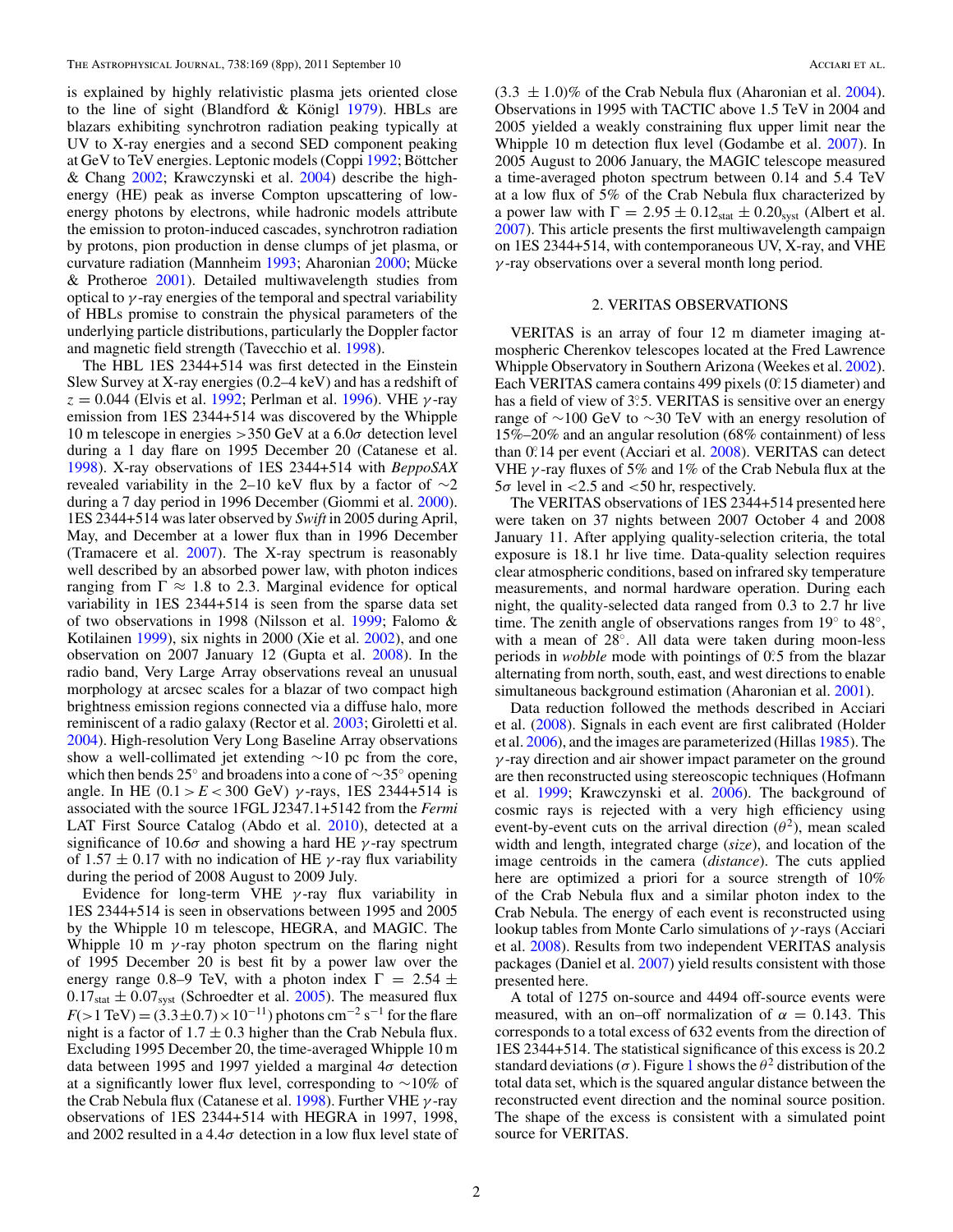<span id="page-3-0"></span>

**Figure 1.** Distribution of  $\theta^2$  for on-source events (points) and normalized offsource events (shaded region) from observations of 1ES 2344+514. The dashed line represents the applied cut on the  $\theta^2$  parameter.

#### 3. *RXTE* OBSERVATIONS

The X-ray satellite mission *RXTE* (Bradt et al. [1993\)](#page-8-0) observed 1ES 2344+514 between 2007 October 7 and 2008 January 11 (ObsID 93132). Data are presented from Proportional Counter Unit 2 (PCU 2) of the Proportional Counter Array (PCA) instrument (Jahoda et al. [1996\)](#page-8-0) since for nearly all observations the other PCUs were not in operation. The 52 nightly PCA observations were taken in snapshots ranging from 0.11 to 1.00 hr live time and are listed in Table [1.](#page-4-0) Data reduction is performed with the *HEAsoft* 6.5 package. Only the top layer (X1L and X1R) signal is used. The data are filtered following the standard criteria advised by the NASA Guest Observer Facility. Background data are parameterized with the *pcabackest* tool using the most recent model for faint sources. The photon spectrum of each observation is extracted using the *saextrct* tool. Response matrices are generated using *pcarsp* with the latest calibration files.

#### 4. *SWIFT* OBSERVATIONS

*Swift* (Gehrels et al. [2004\)](#page-8-0) Target of Opportunity observations of 1ES 2344+514 from 2007 October 27 to 2008 January 1 were triggered by the VERITAS detection. The *Swift* data set consists of eight snapshot observations of 10–45 minute duration each, as listed in Table [1.](#page-4-0) All *Swift* X-ray Telescope (XRT) data (Burrows et al. [2005\)](#page-8-0) are reduced using the *HEAsoft* 6.5 package. Event files are calibrated and cleaned following the standard filtering criteria using the *xrtpipeline* task and applying the most recent *Swift* XRT calibration files. All data were taken in photon counting (PC) mode, with grades 0–12 selected over the energy range 0.3–10 keV. Due to photon pile-up in the core of the pointspread function (PSF) at count rates > 0.5 counts s<sup>-1</sup> (PC mode), the source events are extracted from an annular region with inner radius ranging from 2 to 6 pixels and an outer radius of 30 pixels (47.2 arcsec). Background counts are extracted from a 40 pixel radius circle in a source-free region. Ancillary response files are generated using the *xrtmkarf* task, with corrections applied for the PSF losses and CCD defects. The latest response matrix from the XRT calibration files is applied. To ensure valid  $\chi^2$ minimization statistics during spectral fitting, the extracted XRT energy spectra are rebinned to contain a minimum of 30 counts in each bin.

*Swift* Ultraviolet and Optical Telescope (UVOT) observations were taken in the photometric bands of *UVW1*, *UVM2*, and *UVW2* (Poole et al. [2008\)](#page-8-0). The *uvotsource* tool is used to



**Figure 2.** Differential photon spectrum of VHE *γ* -rays for 1ES 2344+514. The circles represent the time-averaged VERITAS data from 2007 October to 2008 January, excluding the bright flare on 2007 December 7. The open squares represent VERITAS data from the flare night. Shown for comparison are the 68% confidence intervals for the best-fit power-law models to 1ES 2344+514 data from MAGIC (dark gray band) in 2005 August to 2006 January (Albert et al. [2007\)](#page-8-0), and from the Whipple 10 m (light gray band) during a high-flux state on 1995 December 20 (Schroedter et al. [2005\)](#page-8-0).

extract counts, correct for coincidence losses, apply background subtraction, and calculate the source flux. The standard 5 arcsec radius source aperture is used, with a 20 arcsec background region. The source fluxes are dereddened using the interstellar extinction curve in Fitzpatrick [\(1999\)](#page-8-0). In the UV filters only a low level of host galaxy flux is evident (Tramacere et al. [2007\)](#page-8-0), so no corrections are needed. The uncertainty in PSF variations with time is fixed for this analysis at 15%. Observations were taken with just one UV filter during each pointing, and only *UVM2* data were taken on multiple nights. Within the conservative errors, no variability is seen between the four *UVM2* filter observations.

#### 5. SPECTRAL ANALYSIS

The VERITAS differential photon spectrum over the energy range of 390 GeV to 8.3 TeV for the time-averaged data excluding a strong flaring night on 2007 December 7 is shown in Figure 2. A power-law model fit to the data is best described by the form  $dN/dE = F_\circ \cdot (E/1 \text{ TeV})^{-\Gamma}$  yielding a  $\chi^2/\text{dof of } 8.39$ / 4 for a flux normalization constant of  $F_{\circ} = (3.38 \pm 0.23_{stat} \pm 0.75)$  $(0.70<sub>svst</sub>) \times 10<sup>-12</sup>$  photons cm<sup>-2</sup> s<sup>-1</sup> TeV<sup>-1</sup> and a photon index of  $\Gamma = 2.78 \pm 0.09_{stat} \pm 0.15_{syst}$ . A fit to a power law with an exponential cutoff model, which contains one additional degree of freedom, does not yield a significantly better fit. On 2007 December 7 the weather conditions were affected by moving cloud coverage, so the observations do not pass the standard data-quality criteria. However, online analysis showed that the source was in the most active state yet observed. We therefore include these data and increase the systematic uncertainties in flux and spectral shape. Conservative systematic uncertainties in the flux of 30% and photon index of 0.2 are determined, based on the results of observations of the Crab Nebula taken in similarly variable conditions. The VHE *γ* -ray spectrum from the highflux night is well described by a power law  $(\chi^2/\text{dof of } 1.27/3)$ with a slightly harder photon index  $\Gamma = 2.43 \pm 0.22_{stat} \pm 0.2_{syst}$ and a higher flux normalization of  $F_{\circ} = (17.3 \pm 1.92)$ stat  $\pm$  $5.19_{\text{syst}} \times 10^{-12}$  photons cm<sup>-2</sup> s<sup>-1</sup> TeV<sup>-1</sup>.

The best-fit results presented here are tested with a dedicated Monte Carlo study, which explores the uncertainty ranges for the two measured spectra. In the Monte Carlo study photons are selected from a power-law distribution matching the measured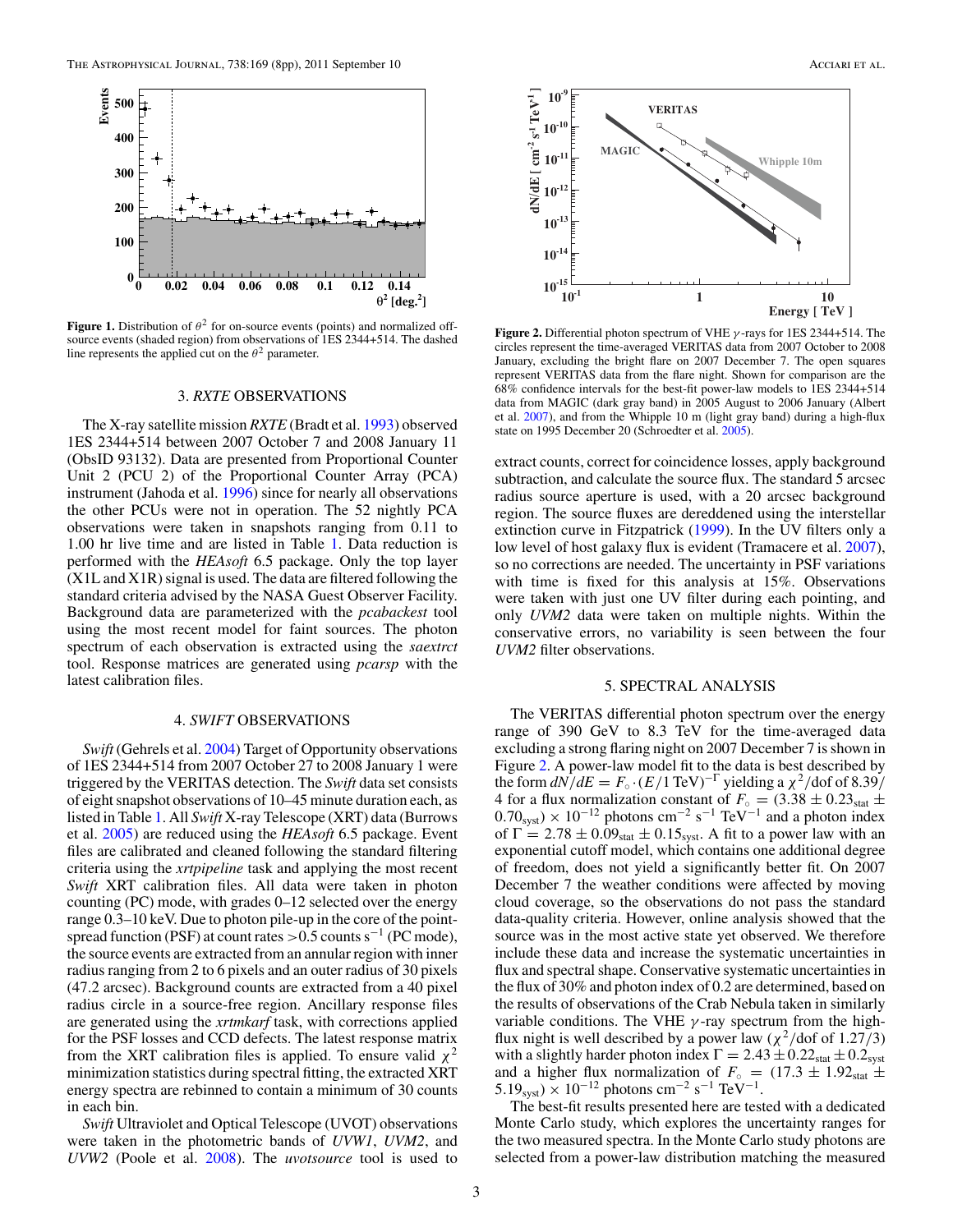**Table 1** Best-fit Spectral Parameters for the *Swift* XRT and *RXTE* PCA Data

<span id="page-4-0"></span>

| Date                      | Start<br>(hr:min UT) | Exp.<br>(ks) | $\Gamma$                           | $K_{1\,\text{keV}}$<br>$(10^{-2}$ photons cm <sup>-2</sup> s <sup>-1</sup> keV <sup>-1</sup> ) | $\chi^2_{\rm r}/\rm dof$ | $F(2-10 \text{ keV})$<br>$(10^{-11} \text{ erg cm}^{-2} \text{ s}^{-1})$ |
|---------------------------|----------------------|--------------|------------------------------------|------------------------------------------------------------------------------------------------|--------------------------|--------------------------------------------------------------------------|
| Swift XRT                 |                      |              |                                    |                                                                                                |                          |                                                                          |
| 2007 Oct 27               | 10:24                | 2.66         | $2.33\pm0.05$                      | $0.62 \pm 0.03$                                                                                | 1.11/36                  | $0.96 \pm 0.06$                                                          |
| 2007 Nov 3                | 03:02                | 1.97         | $2.32 \pm 0.06$                    | $0.87 \pm 0.04$                                                                                | 1.02/27                  | $1.37 \pm 0.09$                                                          |
| 2007 Nov 10               | 05:03                | 0.63         | $2.26 \pm 0.13$                    | $1.26 \pm 0.10$                                                                                | 0.69/8                   | $2.18 \pm 0.31$                                                          |
| 2007 Nov 17               | 02:28                | 1.65         | $2.16 \pm 0.06$                    | $0.76 \pm 0.04$                                                                                | 0.71/23                  | $1.51 \pm 0.14$                                                          |
| 2007 Nov 30               | 03:46                | 1.85         | $2.10 \pm 0.07$                    | $0.91 \pm 0.05$                                                                                | 1.51/23                  | $1.99 \pm 0.14$                                                          |
| 2007 Dec 8                | 03:20                | 2.22         | $1.97 \pm 0.05$                    | $2.37 \pm 0.10$                                                                                | 0.77/33                  | $6.28 \pm 0.31$                                                          |
| 2007 Dec 22               | 04:28                | 2.23         | $2.18 \pm 0.05$                    | $1.00 \pm 0.04$                                                                                | 1.12/36                  | $1.93 \pm 0.13$                                                          |
| 2008 Jan 1                | 00:35                | 1.37         | $2.10 \pm 0.08$                    | $1.26 \pm 0.07$                                                                                | 1.07/18                  | $2.72 \pm 0.17$                                                          |
| <b>RXTE PCA</b>           |                      |              |                                    |                                                                                                |                          |                                                                          |
| 2007 Oct 7                | 06:03                | 2.56         | $2.48 \pm 0.26$                    | $0.75 \pm 0.35$                                                                                | 0.52/38                  | $0.95 \pm 0.26$                                                          |
| 2007 Oct 8                | 06:56                | 2.88         | $2.65 \pm 0.20$                    | $1.24 \pm 0.38$                                                                                | 0.58/38                  | $1.24 \pm 0.15$                                                          |
| 2007 Oct 9                | 06:14                | 2.80         | $2.31 \pm 0.13$                    | $1.04 \pm 0.23$                                                                                | 0.54/38                  | $1.66 \pm 0.10$                                                          |
| 2007 Oct 10               | 05:53                | 2.67         | $2.17 \pm 0.12$                    | $0.89 \pm 0.19$                                                                                | 0.47/38                  | $1.76 \pm 0.14$                                                          |
| 2007 Oct 11               | 03:42                | 2.16         | $2.57 \pm 0.15$                    | $1.65 \pm 0.40$                                                                                | 0.42/38                  | $1.85 \pm 0.11$                                                          |
| 2007 Oct 12               | 03:14                | 0.21         | $2.57 \pm 0.19$                    | $1.34 \pm 0.41$                                                                                | 0.66/38                  | $1.48 \pm 0.15$                                                          |
| 2007 Oct 13               | 04:52                | 2.02         | $2.26 \pm 0.13$                    | $1.11 \pm 0.24$                                                                                | 0.63/38                  | $1.92 \pm 0.15$                                                          |
| 2007 Oct 14               | 02:17                | 1.86         | $2.39 \pm 0.12$                    | $1.63 \pm 0.33$                                                                                | 0.62/38                  | $2.35 \pm 0.14$                                                          |
| 2007 Oct 15               | 03:56                | 1.50         | $2.49 \pm 0.16$                    | $1.61 \pm 0.41$                                                                                | 0.53/38                  | $2.02 \pm 0.20$                                                          |
| 2007 Oct 16               | 04:35                | 1.84         | $2.25\pm0.18$                      | $0.80 \pm 0.27$                                                                                | 0.53/38                  | $1.41 \pm 0.24$                                                          |
| 2007 Oct 19               | 07:09                | 3.62         | $2.42 \pm 0.14$                    | $1.02 \pm 0.23$                                                                                | 0.51/38                  | $1.39\pm0.13$                                                            |
| 2007 Oct 20               | 08:18                | 3.15         | $2.61 \pm 0.15$                    | $1.51 \pm 0.35$                                                                                | 0.59/38                  | $1.59 \pm 0.12$                                                          |
| 2007 Oct 21               | 07:57                | 3.49         | $2.36 \pm 0.16$                    | $0.81 \pm 0.23$                                                                                | 0.56/38                  | $1.22 \pm 0.11$                                                          |
| 2007 Nov 1                | 03:06                | 2.59         | $2.19 \pm 0.15$                    | $0.73 \pm 0.21$                                                                                | 0.79/38                  | $1.40 \pm 0.13$                                                          |
| 2007 Nov 2                | 05:53                | 1.39         | $2.41 \pm 0.18$                    | $1.25 \pm 0.37$                                                                                | 0.62/38                  | $1.73 \pm 0.16$                                                          |
| 2007 Nov 3                | 07:06                | 2.37         | $2.72 \pm 0.19$                    | $1.65 \pm 0.48$                                                                                | 0.53/38                  | $1.50 \pm 0.14$                                                          |
| 2007 Nov 4                | 04:56                | 2.85         | $2.19 \pm 0.14$                    | $0.75 \pm 0.20$                                                                                | 0.50/38                  | $1.43 \pm 0.11$                                                          |
| 2007 Nov 5                | 06:35                | 0.80         | $2.20 \pm 0.29$                    | $0.68 \pm 0.40$                                                                                | 0.64/38                  | $1.28 \pm 0.45$                                                          |
| 2007 Nov 6                | 04:02                | 2.48         | $2.23 \pm 0.11$                    | $1.10 \pm 0.21$                                                                                | 0.82/38                  | $2.00 \pm 0.11$                                                          |
| 2007 Nov 7                | 06:36                | 0.31         | $2.43 \pm 0.12$                    | $1.28 \pm 0.25$                                                                                | 0.49/38                  | $1.75 \pm 0.09$                                                          |
| 2007 Nov 8                | 07:52                | 2.96         | $2.20 \pm 0.10$                    | $1.10 \pm 0.18$                                                                                | 0.57/38                  | $2.07 \pm 0.11$                                                          |
| 2007 Nov 9<br>2007 Nov 10 | 07:35<br>03:50       | 2.40<br>2.53 | $2.10 \pm 0.09$<br>$2.13 \pm 0.08$ | $1.16 \pm 0.17$<br>$1.41 \pm 0.18$                                                             | 0.59/38                  | $2.53 \pm 0.12$<br>$2.94 \pm 0.09$                                       |
| 2007 Nov 11               | 01:49                | 2.27         | $2.16 \pm 0.08$                    | $1.50 \pm 0.20$                                                                                | 0.33/38<br>0.63/38       | $3.02 \pm 0.13$                                                          |
| 2007 Nov 12               | 04:31                | 2.51         | $2.23 \pm 0.13$                    | $0.91 \pm 0.21$                                                                                | 0.54/38                  | $1.65 \pm 0.16$                                                          |
| 2007 Nov 13               | 02:30                | 2.30         | $2.11 \pm 0.09$                    | $1.19 \pm 0.18$                                                                                | 0.71/38                  | $2.57 \pm 0.13$                                                          |
| 2007 Nov 14               | 03:37                | 2.40         | $2.22 \pm 0.11$                    | $1.15 \pm 0.21$                                                                                | 0.55/38                  | $2.12 \pm 0.10$                                                          |
| 2007 Nov 15               | 03:10                | 2.34         | $2.50 \pm 0.16$                    | $1.31 \pm 0.33$                                                                                | 0.60/38                  | $1.61 \pm 0.15$                                                          |
| 2007 Nov 30               | 02:20                | 0.37         | $2.44 \pm 0.26$                    | $1.91 \pm 0.81$                                                                                | 0.74/38                  | $2.54 \pm 0.37$                                                          |
| 2007 Dec 1                | 01:51                | 0.50         | $2.59\pm0.33$                      | $1.62 \pm 0.84$                                                                                | 0.38/38                  | $1.76 \pm 0.46$                                                          |
| 2007 Dec 2                | 05:03                | 0.58         | $2.23 \pm 0.18$                    | $1.48 \pm 0.43$                                                                                | 0.72/38                  | $2.65 \pm 0.25$                                                          |
| 2007 Dec 4                | 02:31                | 0.40         | $2.10 \pm 0.19$                    | $1.32 \pm 0.42$                                                                                | 0.61/38                  | $2.87 \pm 0.39$                                                          |
| 2007 Dec 5                | 02:11                | 1.79         | $2.01 \pm 0.05$                    | $2.15 \pm 0.19$                                                                                | 0.81/38                  | $5.37 \pm 0.15$                                                          |
| 2007 Dec 6                | 03:28                | 1.57         | $2.06 \pm 0.06$                    | $1.99 \pm 0.22$                                                                                | 0.69/38                  | $4.63 \pm 0.11$                                                          |
| 2007 Dec 10               | 02:18                | 2.03         | $1.94 \pm 0.06$                    | $1.39 \pm 0.15$                                                                                | 0.90/38                  | $3.90 \pm 0.10$                                                          |
| 2007 Dec 11               | 02:50                | 1.82         | $1.87 \pm 0.04$                    | $1.97 \pm 0.15$                                                                                | 0.62/38                  | $6.10 \pm 0.11$                                                          |
| 2007 Dec 13               | 03:38                | 3.39         | $1.86 \pm 0.04$                    | $1.54 \pm 0.10$                                                                                | 0.67/38                  | $4.85 \pm 0.07$                                                          |
| 2007 Dec 12               | 05:41                | 1.23         | $1.97 \pm 0.06$                    | $1.96 \pm 0.21$                                                                                | 0.46/38                  | $5.20 \pm 0.13$                                                          |
| 2007 Dec 14               | 04:35                | 3.33         | $2.08\pm0.06$                      | $1.53 \pm 0.15$                                                                                | 0.65/38                  | $3.42 \pm 0.09$                                                          |
| 2007 Dec 15               | 04:53                | 0.86         | $2.17 \pm 0.13$                    | $1.57 \pm 0.33$                                                                                | 0.91/38                  | $3.10 \pm 0.23$                                                          |
| 2007 Dec 28               | 03:46                | 1.06         | $2.14 \pm 0.11$                    | $1.48 \pm 0.28$                                                                                | 0.72/38                  | $3.06 \pm 0.17$                                                          |
| 2007 Dec 29               | 04:53                | 1.17         | $1.96 \pm 0.15$                    | $0.69 \pm 0.22$                                                                                | 0.47/38                  | $1.86 \pm 0.23$                                                          |
| 2007 Dec 30               | 04:25                | 0.88         | $1.91 \pm 0.09$                    | $1.40 \pm 0.22$                                                                                | 0.56/38                  | $4.04 \pm 0.22$                                                          |
| 2008 Jan 1                | 01:52                | 0.86         | $2.06 \pm 0.11$                    | $1.43 \pm 0.27$                                                                                | 0.85/38                  | $3.30 \pm 0.15$                                                          |
| 2008 Jan 2                | 02:26                | 2.66         | $2.12 \pm 0.07$                    | $1.40 \pm 0.17$                                                                                | 0.53/38                  | $2.96 \pm 0.11$                                                          |
| 2008 Jan 3                | 03:34                | 2.91         | $1.97 \pm 0.06$                    | $1.23 \pm 0.13$                                                                                | 0.67/38                  | $3.26 \pm 0.10$                                                          |
| 2008 Jan 4                | 01:53                | 1.71         | $2.06 \pm 0.13$                    | $0.87 \pm 0.20$                                                                                | 0.65/38                  | $2.03 \pm 0.12$                                                          |
| 2008 Jan 5                | 02:35                | 2.83         | $1.97 \pm 0.07$                    | $1.02 \pm 0.13$                                                                                | 0.51/38                  | $2.71 \pm 0.11$                                                          |
| 2008 Jan 6                | 02:08                | 2.75         | $2.31 \pm 0.12$                    | $1.08 \pm 0.22$                                                                                | 0.41/38                  | $1.76 \pm 0.11$                                                          |
| 2008 Jan 7                | 03:48                | 1.98         | $2.33 \pm 0.14$                    | $1.16 \pm 0.27$                                                                                | 0.68/38                  | $1.83 \pm 0.12$                                                          |
| 2008 Jan 10               | 02:23                | 1.50         | $2.25 \pm 0.10$                    | $1.78 \pm 0.29$                                                                                | 0.52/38                  | $3.12 \pm 0.14$                                                          |
| 2008 Jan 11               | 03:24                | 2.77         | $2.12 \pm 0.07$                    | $1.53 \pm 0.17$                                                                                | 0.74/38                  | $3.25 \pm 0.10$                                                          |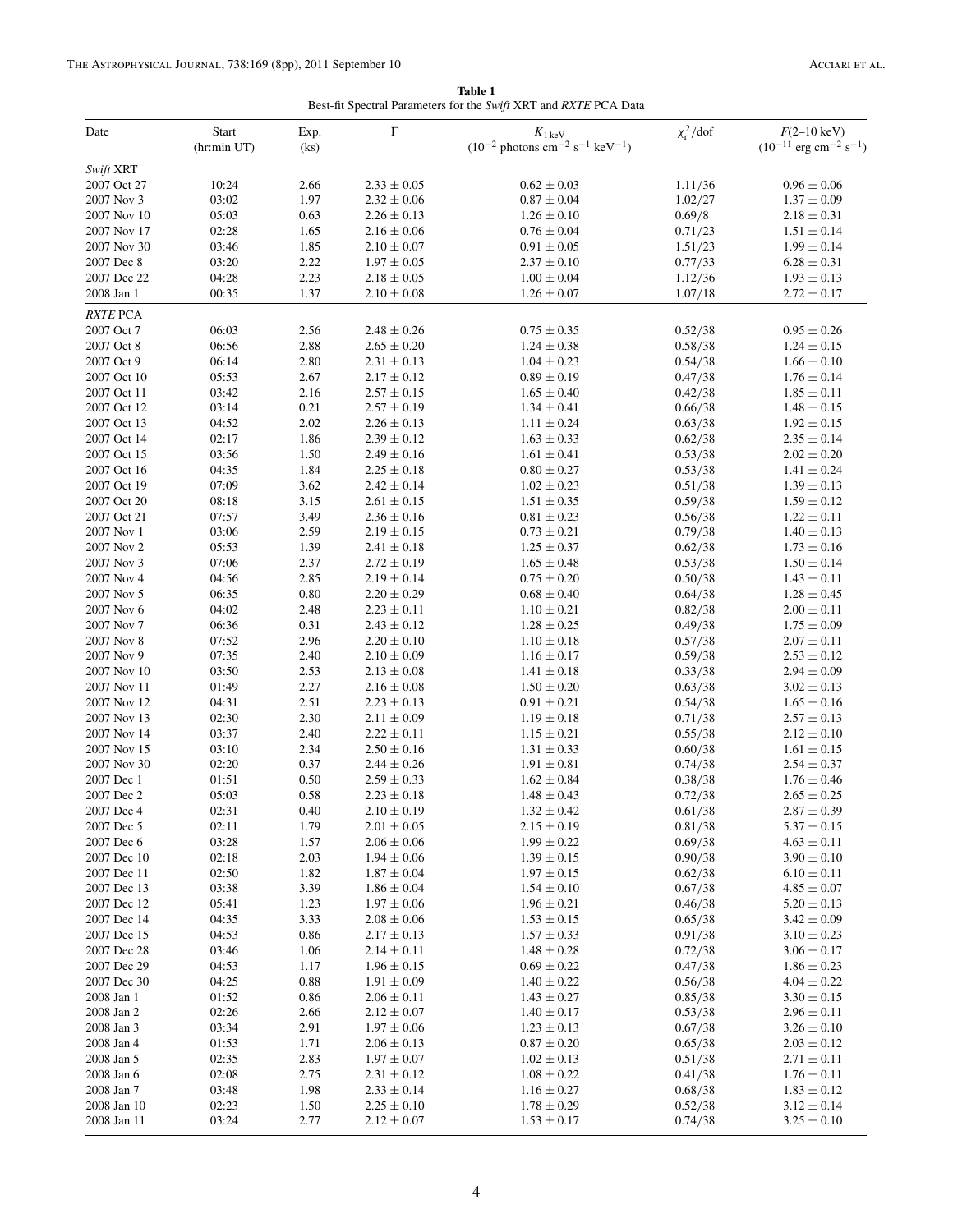distribution convolved with the effective area as a function of energy. The selected photon energies are then smeared with a Gaussian corresponding to the energy resolution of  $∼15\%$  at these energies. The number of photons selected is matched to the observed number of photons with a Poisson scatter. Five million synthetic photon spectra are created using similar binning to the original spectra, and the best-fit powerlaw index and normalization parameters are extracted for each synthetic spectrum providing dense coverage of the parameter space. The Monte Carlo mean value and one-dimensional standard deviation of the power-law parameters are consistent with the best-fit parameters of the measured spectra. For the time-averaged spectrum excluding the flaring night of 2007 December 7, the Monte Carlo study yields a mean value and 1*σ* error for the flux normalization of  $F_{\text{o,MC}} = (3.35 \pm 0.30) \times$  $10^{-12}$  photons cm<sup>-2</sup> s<sup>-1</sup> TeV<sup>-1</sup> and for the photon index of  $\Gamma_{MC}$  = 2.76  $\pm$  0.15. For the high flux 2007 December 7 spectrum, the Monte Carlo study yields  $F_{\circ,MC} = (17.3 \pm 2.67) \times$  $10^{-12}$  ph cm<sup>-2</sup> s<sup>-1</sup> TeV<sup>-1</sup> and  $\Gamma_{MC} = 2.40 \pm 0.28$ .

Previous VHE *γ* -ray observations of 1ES 2344+514 with the MAGIC telescope between 2005 August and 2006 January measured a constant flux at a slightly lower level than the timeaveraged (flare excluded) flux measured here, and a consistent photon index of  $\Gamma = 2.95 \pm 0.12_{stat.} \pm 0.2_{syst.}$  (Albert et al. [2007\)](#page-8-0). The high-flux VHE *γ* -ray photon spectrum measured by the Whipple 10 m on 1995 December 20 with a photon index of  $\Gamma = 2.54 \pm 0.17_{stat} \pm 0.07_{syst}$  (Schroedter et al. [2005\)](#page-8-0) is marginally harder than the low flux spectrum and agrees with the high-flux spectrum measured here. The VHE observed *γ* -ray spectral shape and intensity are modified by absorption from pair production interactions with the infrared component of the extragalactic background light (EBL; Gould & Schreder ´ [1967\)](#page-8-0). Using the redshift  $z = 0.044$  for 1ES 2344+514, we calculate a de-absorbed spectrum based on the EBL model of Franceschini et al. [\(2008\)](#page-8-0), yielding intrinsic photon indices for the VERITAS low and high-flux states of  $\Gamma_{int,low} \approx 2.5$  and  $\Gamma_{\text{int,high}} \approx 2.1$ , respectively.

X-ray spectral analysis of the *Swift* XRT and *RXTE* PCA data is performed with *XSPEC* 12.4. An absorbed power-law model, including the *phabs* model for the photoelectric absorption, is fit to each spectrum. First, a joint fit of the eight *Swift* XRTs over the energy range  $0.4-10 \,\text{keV}$  using a tied column density  $N_{\text{H}}$  and each spectrum having a varying photon index and normalization is compared to a joint fit with a fixed Galactic column density *N*<sub>H</sub>,Gal</sub> of 1.50 × 10<sup>21</sup> cm<sup>−2</sup> (Kalberla et al. [2005\)](#page-8-0). The joint fit with tied  $N_{\text{H}}$  yields a best-fit  $N_{\text{H}}$  of (2.06 ± 0.13) × 10<sup>21</sup> cm<sup>-2</sup>, with a reduced  $\chi^2$  of 1.03 for 203 degrees of freedom (dof) and chance probability for larger chi-squared statistics (null hypothesis) of 37%. The alternative joint fit with the fixed Galactic column density  $N_{\text{H,Gal}}$  yields a higher reduced  $\chi^2$  of 1.13 for 204 dof and null hypothesis of 9.2%. The best-fit  $N_{\rm H}$ is then used in the absorbed power-law model for the *RXTE* PCA spectra, which are mostly unaffected by absorption due to the 3–20 keV energy range, and for all *Swift* XRT results presented here. Figure 3 shows *Swift* XRT (0.4–10 keV) and *RXTE* PCA (3–20 keV) spectra from example moderate-flux and high-flux observations. The ratio in each energy bin of the data to the absorbed power-law model is shown for the example spectra, with the full list of reduced  $\chi^2$  values per dof for each observation listed in Table [1.](#page-4-0) The model describes well the spectra, yielding an average chance probability for larger chisquared statistics of 37% and 51% for the *Swift* XRT and *RXTE* PCA data, respectively. The measured *Swift* XRT 0.4–10 keV



**Figure 3.** X-ray spectrum of 1ES 2344+514 from *Swift* XRT and *RXTE* PCA observations. Shown in the top panel are example moderate-flux and high-flux spectra identified in the plot by instrument and observation date. The differential rates are scaled in three cases for viewing purposes. For each energy bin, the statistical significance is  $>3\sigma$ , and the horizontal line represents the best-fit forward folded absorbed power-law model. The bottom panel shows the ratio of the data and model values.

photon indices range from  $\Gamma = 2.33 \pm 0.05$  to  $\Gamma = 1.97 \pm 0.05$ for observations differing in 2–10 keV integrated flux by a factor of 6.54 ± 0.52. These results are consistent with the *BeppoSAX* 0.5–10 keV photon indices of  $\Gamma \approx 1.8$ –2.3 at similar flux levels for an absorbed power-law model with fixed Galactic column density (Giommi et al. [2000\)](#page-8-0). Detailed results from the nightly *RXTE* PCA and *Swift* XRT spectra focusing on the connection between the significant X-ray spectral and flux variability are presented in the following section.

#### 6. LIGHT CURVES

The nightly VHE *γ* -ray and X-ray light curve of 1ES 2344+514 from VERITAS, *RXTE* PCA, and *Swift* XRT is shown in Figure [4.](#page-6-0) A strong VHE *γ* -ray flare is seen on 2007 December 7 (54441.12 MJD) at an integrated flux  $F(>300 \text{ GeV}) = (6.8 \pm 0.6) \times 10^{-11} \text{ cm}^{-2} \text{ s}^{-1}$ , corresponding to 48% of the Crab Nebula flux. The measured increase in flux of a factor of 1.9  $\pm$  0.5 between the previous night and the flare night shows the first clear evidence of ∼day timescale VHE *γ* -ray variability from 1ES 2344+514 since the Whipple 10 m discovery of VHE *γ* -ray emission in 1995 (Catanese et al. [1998\)](#page-8-0). Excluding the 2007 December 7 flaring event, the average  $F(E>300 \text{ GeV})$  is  $(1.1 \pm 0.1) \times 10^{-11}$  photons cm<sup>-2</sup> s<sup>-1</sup>, corresponding to 7.6% of the Crab Nebula flux. A fit to a constant flux excluding the flaring night is rejected with a chance probability of  $7.2 \times 10^{-8}$ , indicating significant low-level variability. A measure of the integrated level of flux variability is the fractional root-mean-square variability amplitude  $F_{\text{var}}$  (Vaughan et al. [2003\)](#page-8-0). For the full VERITAS data set of nightly exposures a high level of variability  $F_{\text{var}} = (75 \pm 10)\%$  is implied. Excluding the flare night, a still significant  $F_{\text{var}} = (34 \pm 16)\%$  is determined. Searches for short-term flux variations within each of the nightly observations showed no significant variability.

Figure [4](#page-6-0) (lower panels) shows the 2–10 keV flux and photon index Γ measured over 3–20 keV from *RXTE* PCA and 0.4–10 keV from *Swift* XRT data. The X-ray flux is shown to be highly variable throughout the campaign, with  $F_{\text{var}} = (51 \pm 1)\%$ . In 2007 December, large amplitude flaring is evident with flux doubling timescales of ∼1 day. A 2–10 keV flux of  $(6.3\pm0.3)\times10^{-11}$  erg cm<sup>-2</sup> s<sup>-1</sup> is seen from the *Swift* XRT data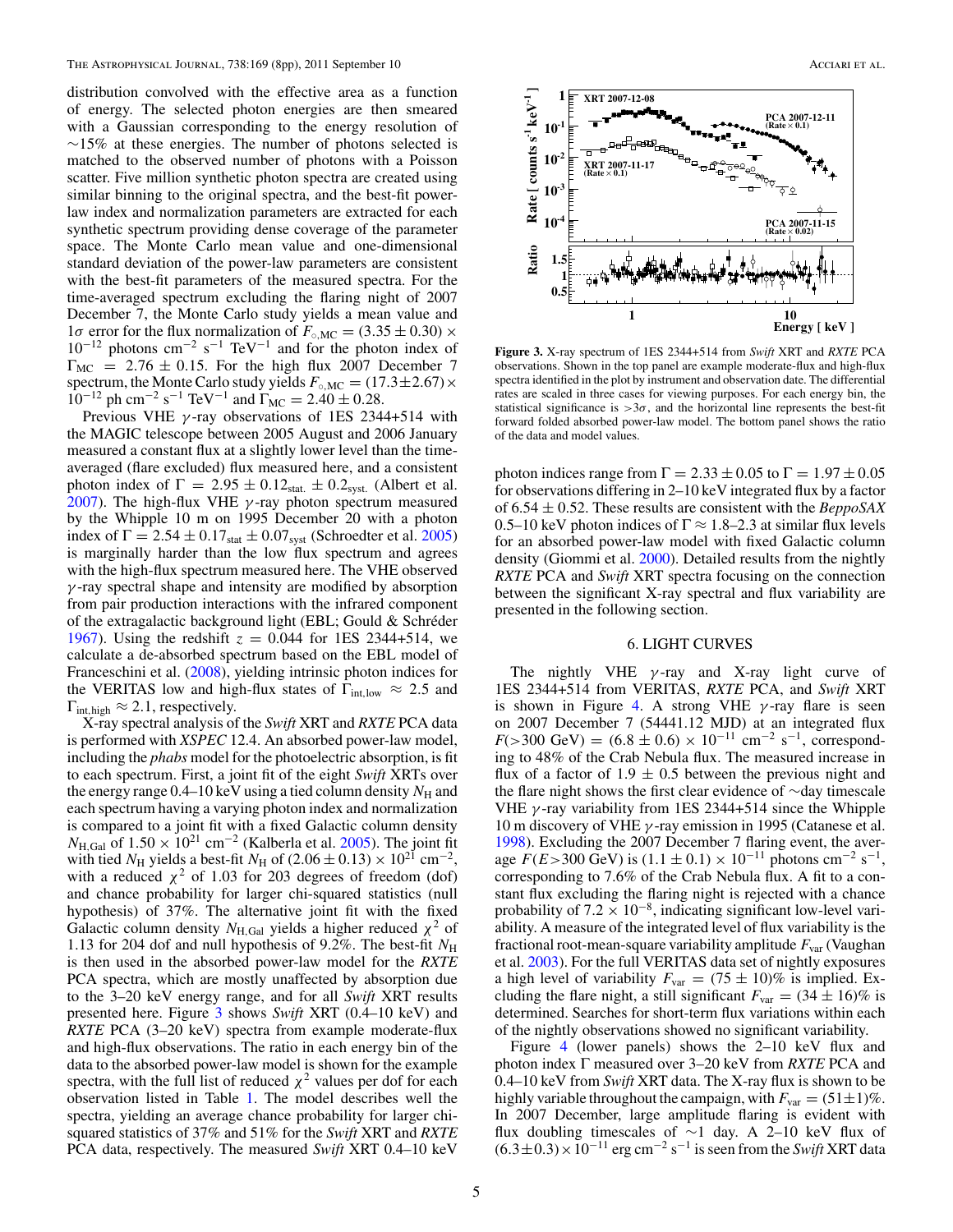<span id="page-6-0"></span>

**Figure 4.** VHE *γ* -ray and X-ray light curve of 1ES 2344+514. Shown in the top panel are VERITAS *F*(*>*300 GeV) nightly fluxes. The middle panel shows the 2–10 keV fluxes from observations with *RXTE* PCA (circles) and *Swift* XRT (open squares). The bottom panel shows X-ray photon indices from the best-fit absorbed power-law model.

on 2007 December 8, representing the highest X-ray flux ever measured for 1ES 2344+514. Analysis of all subsequent X-ray data of 1ES 2344+514, which currently consists solely of *Swift* XRT observations, shows a 2–10 keV flux consistent with the lowest flux measurements presented here. Detailed results from the more recent *Swift* XRT data set are beyond the scope of this publication, but automated count rate light curves are publicly available. $^{26}$ 

X-ray spectral variability between flaring nights is investigated by plotting the X-ray photon index  $\Gamma$  versus the 2–10 keV flux, shown in Figure 5. A logarithmic correlation of decreasing photon index with increasing flux is suggested from a power-law fit to the *RXTE* PCA and *Swift* XRT data with a  $\chi^2$ /dof probability of 0.14 and 0.70 compared to 7.9 ×10<sup>-20</sup> and 3.3 ×10<sup>-4</sup> for a constant photon index, respectively. Due to the lack of significant curvature in the X-ray spectrum, the peak energy  $E_p$  for a *νF*(*ν*) SED representation is largely unconstrained. A comparison of the photon indices from the *Swift* XRT and *RXTE* PCA spectra restricted to the overlapping energy range of 3–10 keV is limited by the low number of energy bins above 3 keV, so a study of the systematically higher *RXTE* PCA (3–20 keV) photon indices compared with the *Swift* XRT (0.4–10 keV) photon indices at similar flux levels is inconclusive. Furthermore, the



**Figure 5.** X-ray photon index vs. 2–10 keV flux from *RXTE* PCA (circles) and *Swift* XRT (open squares) data on a log–log scale. The best-fit power law for the *RXTE* PCA (3–20 keV) data is represented by a solid line and for *Swift* XRT (0.4–10 keV) with a dashed line.

lack of purely simultaneous *RXTE* PCA and *Swift* XRT data does not allow for a detailed study of joint fits from 0.4–20 keV. Even during the bright flaring events in 2007 December, the *RXTE* PCA spectra from 3 to 20 keV show no sign of curvature, with measured photon indices of ∼1.9. For these high-flux states the implied peak energy  $E_p \le 10 \text{ keV}$  agrees with the

<sup>26</sup> The *Swift* XRT Monitoring of *Fermi* LAT Sources of Interest is available online at: [http://www.swift.psu.edu/monitoring/.](http://www.swift.psu.edu/monitoring/)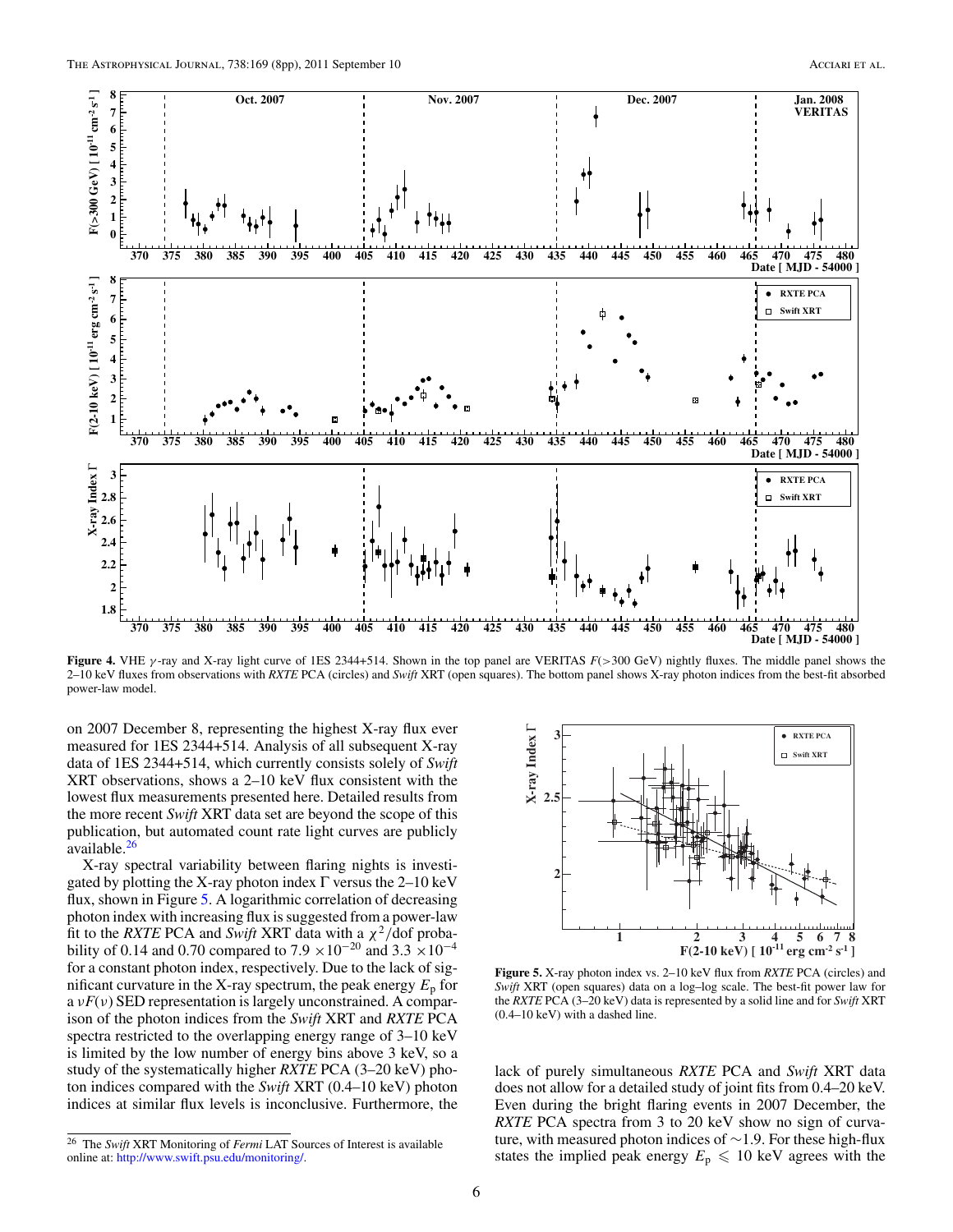

**Figure 6.** VERITAS  $\gamma$ -ray flux  $F(>300 \text{ GeV})$  vs. X-ray 2–10 keV flux from nights with *RXTE* PCA (circles) and *Swift* XRT (open squares) data. A linear fit to the data is represented by the solid line.

estimated peak energies derived from *BeppoSAX* observations in 1998 (Giommi et al. [2000\)](#page-8-0).

Figure 6 shows the VERITAS flux *F*(*>*300 GeV) versus *RXTE* PCA and *Swift* XRT 2–10 keV fluxes for nights with observations in both energy bands. A Pearson coefficient of  $r = 0.60 \pm 0.11$  is calculated for the VHE *γ*-ray to X-ray flux points, suggestive of correlated variability. The best-fit linear model yields a slope of  $0.56 \pm 0.08$  with a fit probability of 0.14. For the highest measured X-ray fluxes in 2007 December the weather conditions at the VERITAS site were poor, which excludes these nightly fluxes from Figure 6. Due to the sparse data sampling, a search for lags between the VHE *γ* -ray and X-ray emission is not investigated here.

#### 7. DISCUSSION

The broadband SED of HBLs is often modeled within a synchrotron self-Compton (SSC) framework. Simple one-zone SSC models typically predict correlated X-ray and VHE *γ* -ray

variability from the underlying electron distribution. Figure 7 shows a one-zone SSC model calculation (Krawczynski et al. [2004\)](#page-8-0) to the SED of 1ES 2344+514 for illustration purposes in two flux states. A high-flux SED is constructed from the VERITAS photon spectrum in 2007 December 7 and *Swift* UVOT and XRT data on 2007 December 8. The time-averaged (flare excluded) VERITAS data are combined with *Swift* and *RXTE* PCA spectra on 2008 January 1 when the object was at a moderate X-ray flux state with respect to the full campaign. Shown also in Figure 7 are the non-contemporaneous MAGIC data from 2005 in a low-flux state and the flaring Whipple 10 m data from 1995 December 20. Also shown for reference is the *Fermi* LAT spectrum from 2008 August to 2009 July in a non-variable low-flux state. Each model curve for the broadband data contemporaneous with the VERITAS data represents the intrinsic source radiation, and all VHE *γ* -ray spectra are corrected for absorption by the EBL (Franceschini et al. [2008\)](#page-8-0). The SSC model input parameters for the low (high, when different) states are a Doppler factor  $\delta = 13(20)$ , magnetic field = 0.09 G (0.03 G), emission radius =  $10^{16}$  cm, electron density =  $0.05$  ergs cm<sup>-3</sup>, and a broken power-law electron spectrum with low energies between 108 eV and 1011*.*<sup>3</sup> eV  $(10^{11.4} \text{ eV})$  with spectral index  $n_1 = 2.5$  (2.3), and above the cutoff energy with index  $n_1 = 3.2$  and highest energy of  $10^{12}$  eV.

The light crossing time  $\tau = R/(c \times \delta) \approx 5$  hr for the highflux state with a Doppler factor  $\delta = 20$  is consistent with the ∼hour timescale X-ray variability seen from 1ES 2344+514 with *BeppoSAX* on 1996 December 7 (Giommi et al. [2000\)](#page-8-0). Further hourly X-ray variability in 1ES 2344+514 could not be confirmed in this work due to the short (*<*hour) exposures with *Swift* and *RXTE* and moderate event statistics. In addition to the low- and high-flux state modeling from data in 2007 October to 2008 January, the same SSC model was applied to non-contemporaneous low- and high-flux states derived from *BeppoSAX*, MAGIC, and Whipple 10 m spectra (Albert et al. [2007\)](#page-8-0). A reasonable agreement between model parameters, such as Doppler factors ∼10–20 and a magnetic field ∼0.03–0.3 G,



**Figure 7.** Spectral energy distribution of 1ES 2344+514. The high-flux spectra (triangles) are from VERITAS data on 2007 December 7 and *Swift* UVOT and XRT data on 2007 December 8. The time-averaged VERITAS spectrum and moderate-flux level X-ray spectrum from *Swift* XRT and *RXTE* PCA data on 2008 January 1 are represented by circles. An example low flux X-ray spectrum (open circles) is from 2007 November 3. Non-contemporaneous VHE *γ* -ray spectra are shown from MAGIC data in 2005 August–December (open squares) and from Whipple 10 m data on the flare night of 1995 December 20 (open triangles). All VHE *γ* -ray spectra are corrected for absorption by the extragalactic background light (Franceschini et al. [2008\)](#page-8-0). Archival millimeter fluxes (open diamonds) are from SCUBA data (Stevens & Gear [1999\)](#page-8-0). The non-contemporaneous *Fermi* LAT spectrum from the 1FGL catalog is represented by open circles (Abdo et al. [2010\)](#page-8-0). The broadband curves are from synchrotron self-Compton (SSC) modeling to the contemporaneous data (Krawczynski et al. [2004\)](#page-8-0).